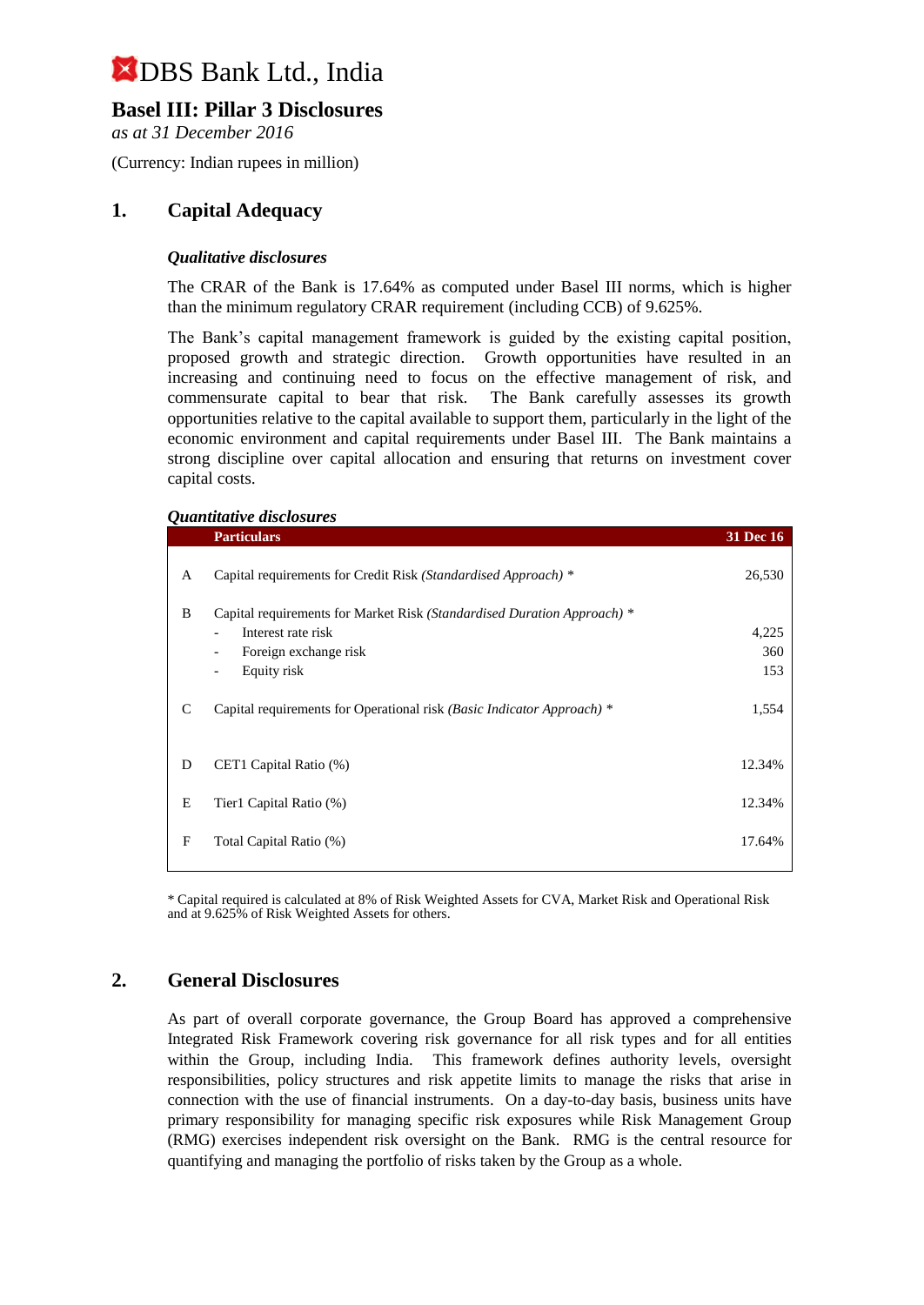## **Basel III: Pillar 3 Disclosures**

*as at 31 December 2016*

(Currency: Indian rupees in million)

## **2. General Disclosures** *(Continued)*

### *A) General Disclosures for Credit Risk*

#### *Qualitative Disclosures*

### **Credit Risk Management Policy**

The credit policies and basic procedures of the Bank relating to its lending activities are contained in the Local Credit / Loan Policy of the Bank, Core Credit Policy at Singapore and the Credit Manual. These are based on the general credit principles, directives / guidelines issued by the RBI from time to time as well as instructions and guidelines of DBS Bank Ltd, Singapore (hereinafter referred to as 'the Head Office'). In the unlikely event of any conflict amongst the RBI guidelines and Head Office Guidelines, the more conservative policy / guideline is followed.

The Core Credit Policy and the Credit / Loan policy outlines the Bank's approach to Credit Risk Management and sets out the rules and guidelines under which the Bank would develop and grows its lending business. These policies provide guidance to the Bank's Corporate Banking, SME Banking and Financial Institutions Group to manage the growth of their portfolio of customer assets in line with the Bank's credit culture and profitability objectives, taking into account the capital needed to support the growth.

Supplementary policies to the main Core Credit Policy and the Credit / Loan policy have also been laid out, for certain types of lending and credit-related operations. These include subject specific policies relating to risk ratings, Default policy, Specialized Lending etc., as well as guidelines for Real Estate lending, NBFC lending, hedging of FX exposures, credit risk mitigation, sectoral and individual / group borrower limits, bridge loans, bill discounting, etc.

The Credit Risk management approach for Consumer banking business is derived from the Consumer Banking Credit Risk Policy (CBCRP), supplemented by the Risk Acceptance Criteria (RACs). These policies provide guidance on various aspects such as Policy Governance, Roles & Responsibilities, Credit Approval, Credit Management Process, evaluation of higher Risk Credits etc.

Responsibility for monitoring post-approval conditions resides with the Credit Control Unit (CCU), which reports in to Head of CCU in Singapore, with local oversight of the Senior Risk Executive (SRE) in India. The responsibility for risk reporting is with the Credit Risk - COO team which reports to the SRE in India. The Risk Based Supervision (RBS) submission to RBI contains further details on the same.

Advances are classified into performing and non-performing advances (NPAs) as per RBI guidelines. NPA's are further classified into sub-standard, doubtful and loss assets based on the criteria stipulated by RBI.

| <b>Credit Exposure</b> |                  |
|------------------------|------------------|
| <b>Particulars</b>     | <b>31 Dec 16</b> |
| Fund Based *           | 237.859          |
| Non Fund Based **      | 182,337          |

#### *Quantitative Disclosures*

\* Represents Gross Advances and Bank exposures.

\*\* Represents trade and unutilized exposures after applying credit conversion factor and Credit equivalent of FX/derivative exposures.

The Bank does not have overseas operations and hence exposures are restricted to the domestic segment.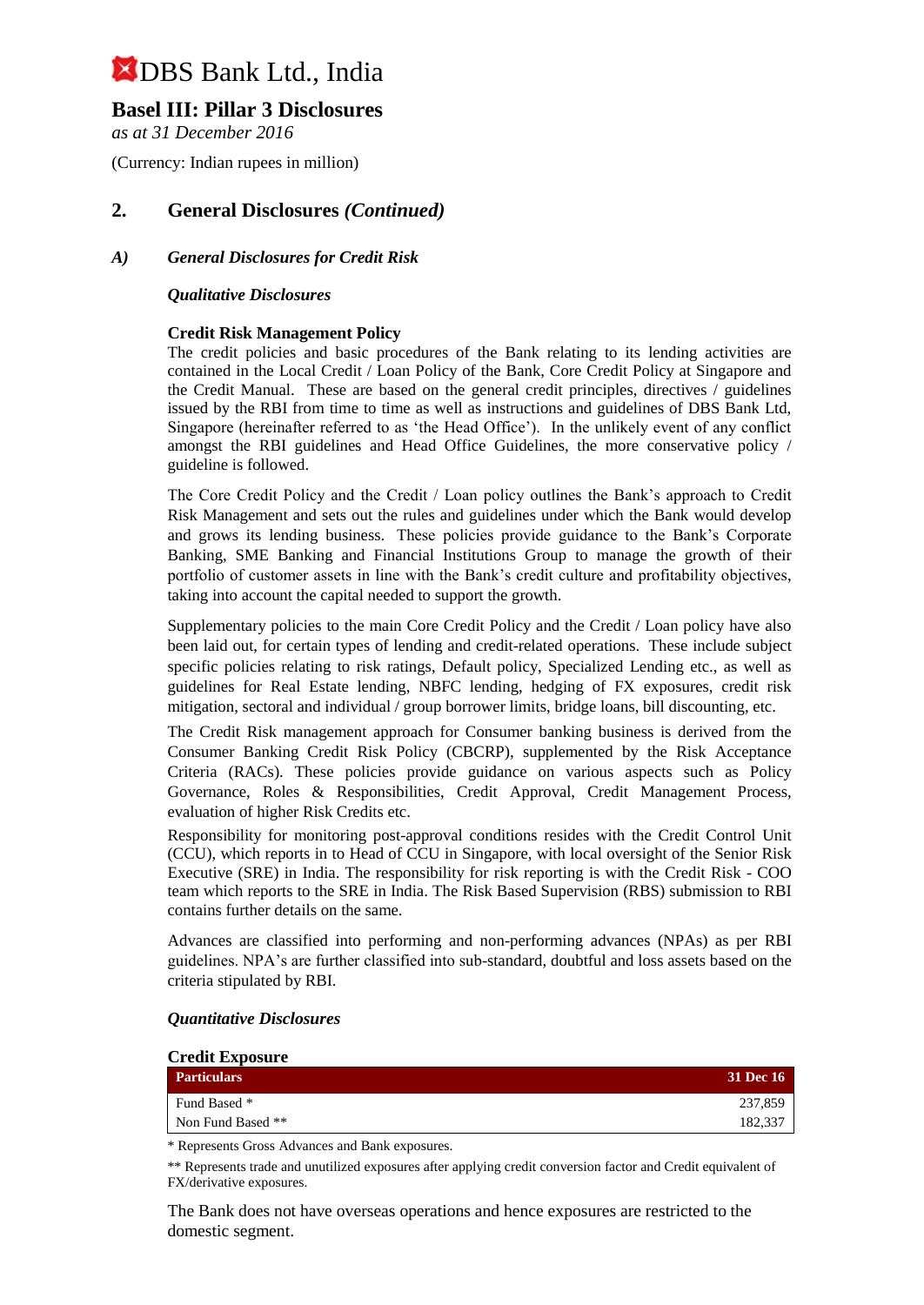## **Basel III: Pillar 3 Disclosures**

*as at 31 December 2016*

(Currency: Indian rupees in million)

## **2. General Disclosures** *(Continued)*

### *Quantitative Disclosures (Continued)*

## **Industry wise Exposures (Fund Based exposures)**

| <b>Industry</b>                                                           | <b>31 Dec 16</b> |
|---------------------------------------------------------------------------|------------------|
| Bank Backed *                                                             | 85,371           |
| Construction                                                              | 21,441           |
| Infrastructure - Telecommunication                                        | 14,010           |
| Basic Metal & Metal products - Iron and Steel                             | 9,448            |
| Mining and Quarrying - Others                                             | 7,073            |
| Vehicles, Vehicle Parts and Transport Equipments                          | 5,970            |
| Petroleum (non-infra), Coal Products (non-mining) and Nuclear Fuels       | 5,941            |
| Home Loans                                                                | 5,852            |
| Food Processing - Edible Oils and Vanaspati                               | 4,911            |
| Non-Banking Financial Institutions/Companies                              | 4,865            |
| Infrastructure - Energy - others                                          | 4,576            |
| Chemicals and Chemical Products (Dyes, Paints, etc.) - Others             | 4,553            |
| Infrastructure - Electricity (generation-transportation and distribution) | 4,378            |
| Paper and Paper Products                                                  | 4,210            |
| Infrastructure - Transport - Roadways                                     | 4,046            |
| Food Processing - Others                                                  | 3,896            |
| <b>Metal and Metal Products</b>                                           | 3,783            |
| Water sanitation                                                          | 3,363            |
| <b>Other Services</b>                                                     | 3,053            |
| <b>Trading Activity</b>                                                   | 3,018            |
| All Engineering - Electronics                                             | 2,731            |
| Rubber, Plastic and their Products                                        | 2,399            |
| <b>Beverages</b>                                                          | 2,311            |
| <b>Transport Operators</b>                                                | 2,192            |
| All Engineering - Others                                                  | 2,171            |
| <b>Retail Trade</b>                                                       | 1,642            |
| Other Industries                                                          | 1,459            |
| Computer Software                                                         | 1,386            |
| <b>Professional Services</b>                                              | 1,104            |
| Textiles - Others                                                         | 1,076            |
| Wholesale Trade (other than Food Procurement)                             | 1,055            |
| Loan Against Property                                                     | 964              |
| Wood and Wood Products                                                    | 931              |
| Social & Commercial Infrastructure                                        | 911              |
| Textiles - Cotton                                                         | 711              |
| Tourism, Hotel and Restaurants                                            | 555              |
| Tea                                                                       | 371              |
| Glass & Glassware                                                         | 299              |
| Cement and Cement Products                                                | 286              |
| Leather and Leather products                                              | 226              |
| Coffee                                                                    | 162              |
| Sugar                                                                     | 161              |
| Chemicals and Chemical Products (Dyes, Paints, etc.) - Fertilisers        | 45               |
| Coal                                                                      | 43               |
| <b>Total Credit Exposure (fund based)</b>                                 | 237,859          |

\* Includes advances covered by Letters of Credit issued by other Banks.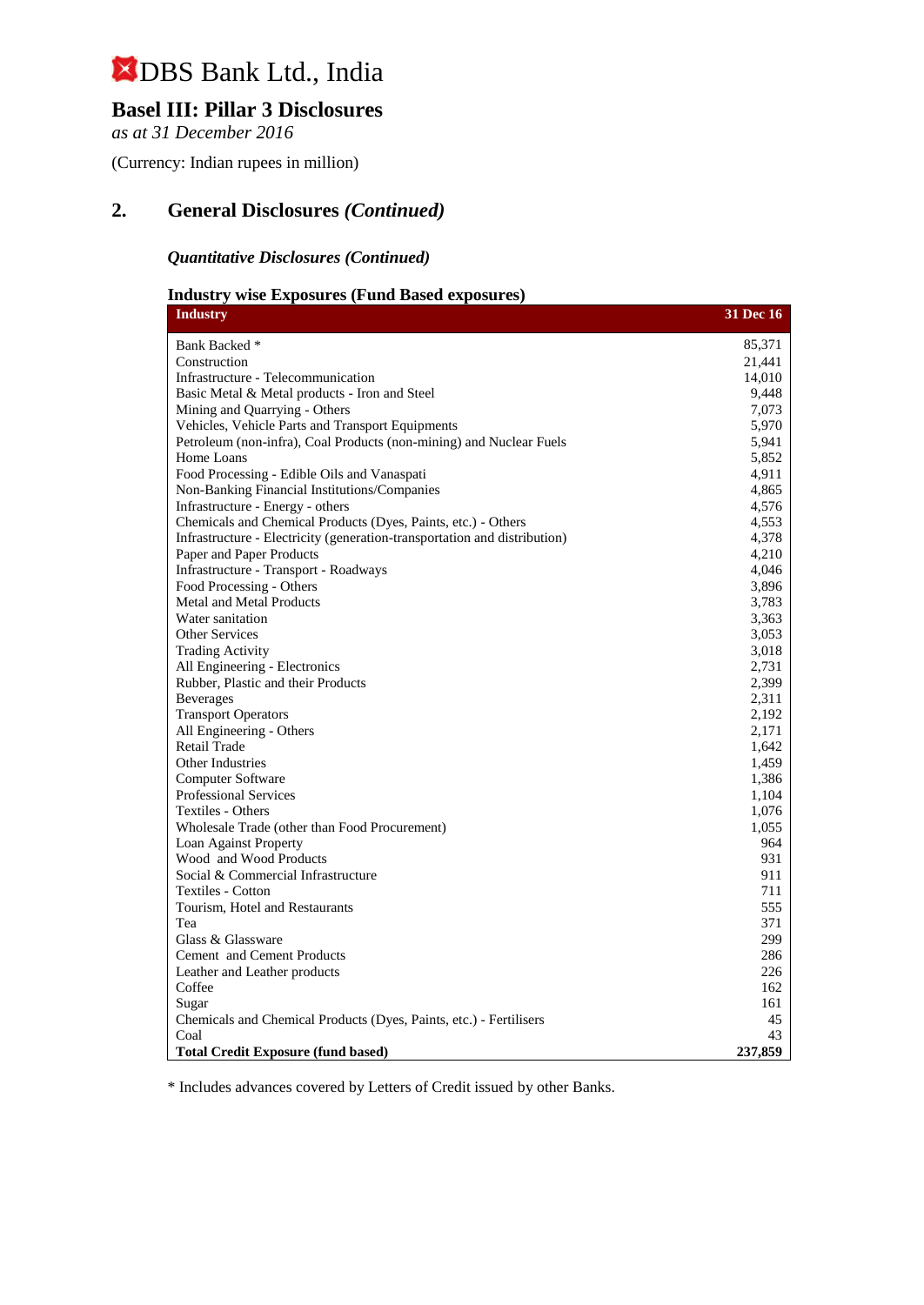## **Basel III: Pillar 3 Disclosures**

*as at 31 December 2016*

(Currency: Indian rupees in million)

## **2. General Disclosures** *(Continued)*

*Quantitative Disclosures (Continued)*

## **Industry wise Exposures (Non - Fund Based exposures)**

| <b>Industry</b>                                                                  | 31 Dec 16 |
|----------------------------------------------------------------------------------|-----------|
| <b>Banks</b>                                                                     | 61,532    |
| <b>Financial Institutions</b>                                                    | 33,103    |
| Infrastructure - Electrcity (generation-transportation and distribution)         | 8,703     |
| Non-Banking Financial Institutions/Companies                                     | 8,090     |
| <b>Metal and Metal Products</b>                                                  | 7,393     |
| <b>Trading Activity</b>                                                          | 5,678     |
| Infrastructure - Energy - Oil/Gas/Liquefied Natural Gas (LNG) storage facility   | 5,031     |
| Infrastructure - Transport - Ports                                               | 4,643     |
| <b>Retail Others</b>                                                             | 4,140     |
| Other Services                                                                   | 3,967     |
| Chemicals and Chemical Products (Dyes, Paints, etc.) - Others                    | 3,235     |
| All Engineering - Others                                                         | 2,985     |
| Cement and Cement Products                                                       | 2,836     |
| Vehicles, Vehicle Parts and Transport Equipments                                 | 2,782     |
| Computer Software                                                                | 2,738     |
| Petroleum (non-infra), Coal Products (non-mining) and Nuclear Fuels              | 2,703     |
| Construction                                                                     | 2,222     |
| Other Industries                                                                 | 2,109     |
| Chemicals and Chemical Products (Dyes, Paints, etc.) - Drugs and Pharmaceuticals | 2,084     |
| Chemicals and Chemical Products (Dyes, Paints, etc.) - Fertilisers               | 1,909     |
| Basic Metal & Metal products - Iron and Steel                                    | 1,856     |
| Rubber, Plastic and their Products                                               | 1,666     |
| All Engineering - Electronics                                                    | 1,253     |
| Infrastructure - Energy - others                                                 | 1,137     |
| Paper and Paper Products                                                         | 1,125     |
| Mining and Quarrying - Others                                                    | 1,055     |
| Professional Services                                                            | 997       |
| Infrastructure - Telecommunication                                               | 808       |
| Food Processing - Others                                                         | 758       |
| Food Processing - Edible Oils and Vanaspati                                      | 615       |
| Petro-chemicals                                                                  | 589       |
| Infrastructure - Transport - Roadways                                            | 562       |
| Wholesale Trade (other than Food Procurement)                                    | 465       |
| Textiles - Others                                                                | 392       |
| <b>Beverages</b>                                                                 | 284       |
| Wood and Wood Products                                                           | 271       |
| <b>Transport Operators</b>                                                       | 219       |
| Glass & Glassware                                                                | 135       |
| Food processing - Coffee                                                         | 107       |
| Food Processing - Tea                                                            | 35        |
| Food processing - Sugar                                                          | 32        |
| Infrastructure - Water sanitation                                                | 30        |
| Coal                                                                             | 26        |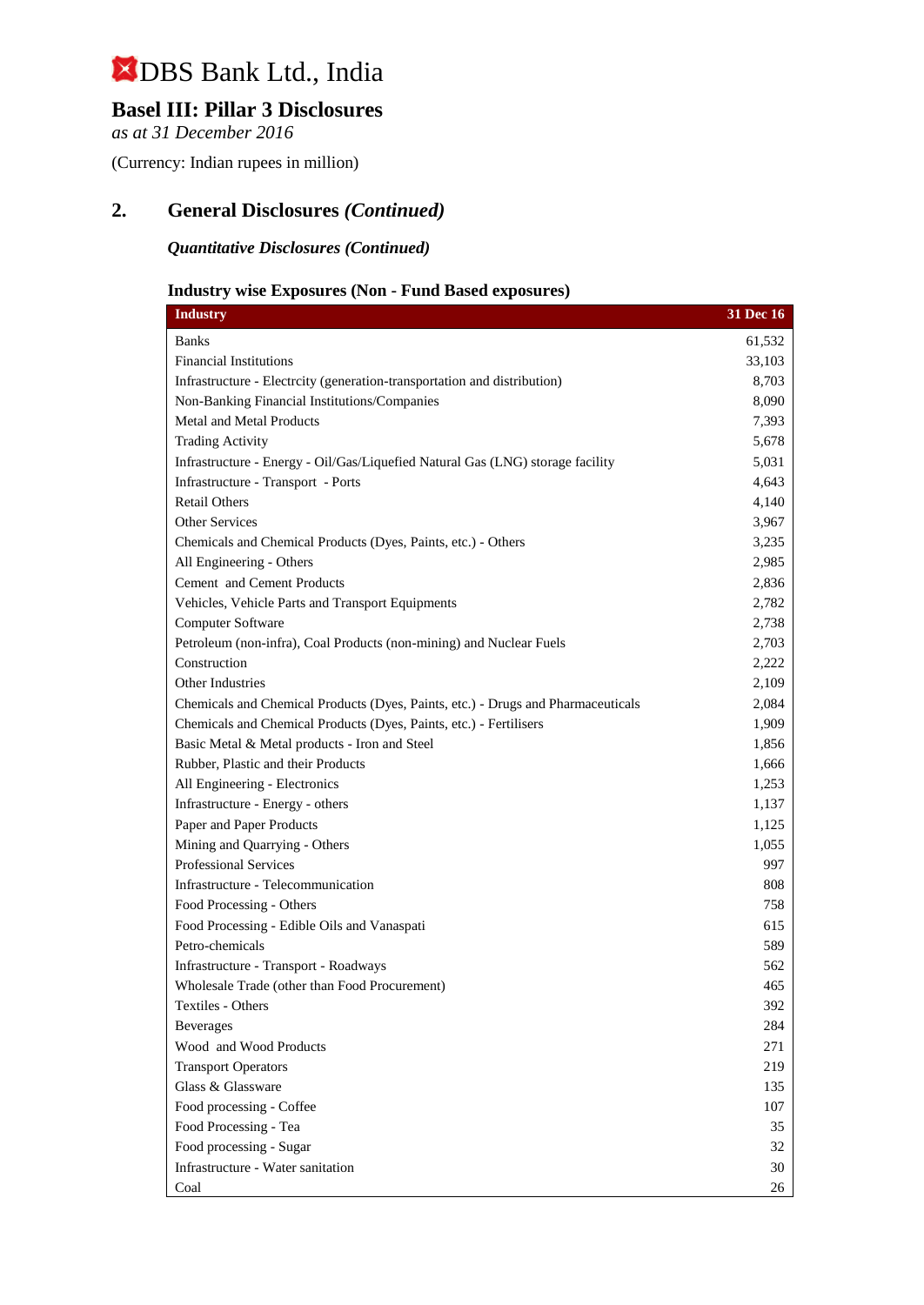## **Basel III: Pillar 3 Disclosures**

*as at 31 December 2016*

(Currency: Indian rupees in million)

## **3. General Disclosures** *(Continued)*

### *Quantitative Disclosures (Continued)*

### **Industry wise Exposures (Non - Fund Based exposures)**

| <b>Industry</b> <i>(Continued)</i>            | <b>31 Dec 16</b> |
|-----------------------------------------------|------------------|
| Leather and Leather products                  | 20               |
| Tourism, Hotel and Restaurants                | 16               |
| Infrastructure - Others                       |                  |
| <b>Total Credit Exposure (non-fund based)</b> | 182,337          |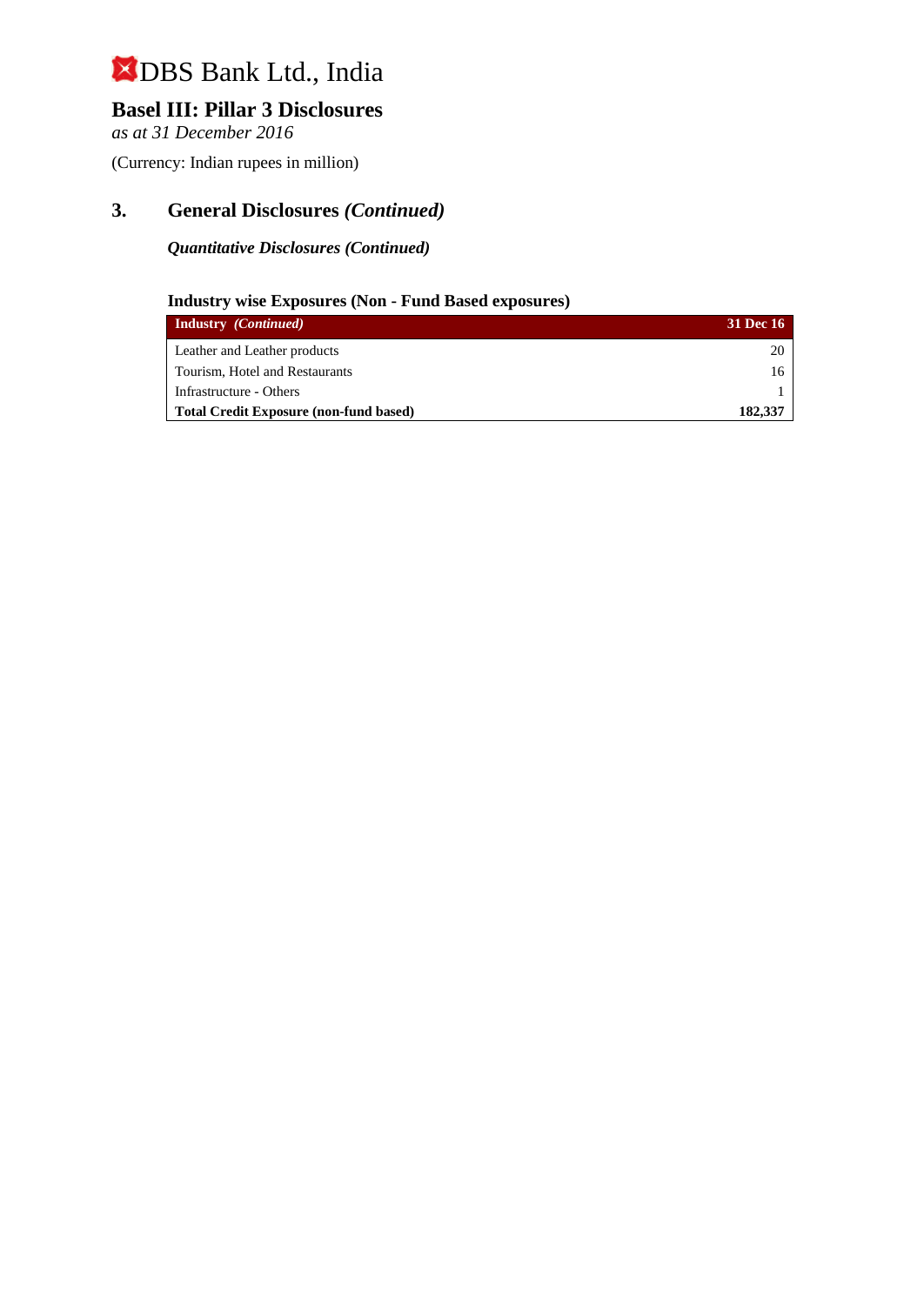## **Basel III: Pillar 3 Disclosures**

*as at 31 December 2016*

(Currency: Indian rupees in million)

## **2. General Disclosures** *(Continued)*

### **Maturity of Assets as at 31 December 2016**

| <b>Particulars</b>   | Cash                     | <b>Balance with RBI</b> | <b>Balance with Banks</b> | <b>Investments</b> | <b>Loans &amp; Advances</b><br>(net of provisions) | <b>Fixed Assets</b>      | <b>Other Assets</b> |
|----------------------|--------------------------|-------------------------|---------------------------|--------------------|----------------------------------------------------|--------------------------|---------------------|
|                      |                          |                         |                           |                    |                                                    |                          |                     |
| 1 day                | 126                      | 104                     | 6,374                     | 10,112             | 3,374                                              | $\overline{\phantom{a}}$ | 588                 |
| $2-7$ days           | $\overline{\phantom{a}}$ | 8,457                   | $\overline{\phantom{0}}$  | 123,628            | 14,160                                             | $\overline{\phantom{a}}$ | 2,942               |
| $8-14$ Days          | $\overline{\phantom{a}}$ | 615                     | $\overline{\phantom{a}}$  | 772                | 12,332                                             | $\overline{\phantom{0}}$ | 195                 |
| 15-28 Days           | $\overline{\phantom{0}}$ | 480                     | $\overline{\phantom{0}}$  | 1,675              | 16,969                                             | $\overline{\phantom{a}}$ | 281                 |
| 29 Days-3 Months     | $\overline{\phantom{0}}$ | 1,245                   | $\overline{\phantom{0}}$  | 861                | 29,030                                             | $\overline{\phantom{a}}$ | 468                 |
| 3–6 Months           | $\overline{\phantom{a}}$ | 903                     | $\overline{\phantom{0}}$  | 532                | 40,370                                             | $\overline{\phantom{a}}$ | 539                 |
| $6$ Months $-1$ Year | $\overline{a}$           | 1,007                   | 1,359                     | 1,483              | 26,593                                             | $\overline{\phantom{a}}$ | 427                 |
| $1-3$ Years          | $\overline{\phantom{0}}$ | 607                     | 1,698                     | 1,910              | 48,470                                             | $\overline{\phantom{a}}$ | 731                 |
| 3-5Years             | $\overline{\phantom{a}}$ | 245                     | 8,830                     | 2,416              | 7,136                                              | $\overline{\phantom{a}}$ | 187                 |
| Over 5Years          | $\overline{\phantom{a}}$ | 4,082                   | $\overline{\phantom{a}}$  | 4,613              | 11,163                                             | 610                      | 48,846              |
| <b>Total</b>         | 126                      | 17,744                  | 18,261                    | 148,001            | 209,597                                            | 610                      | 55,203              |

Note: The same maturity bands as used for reporting positions in the ALM returns have been used by the Bank.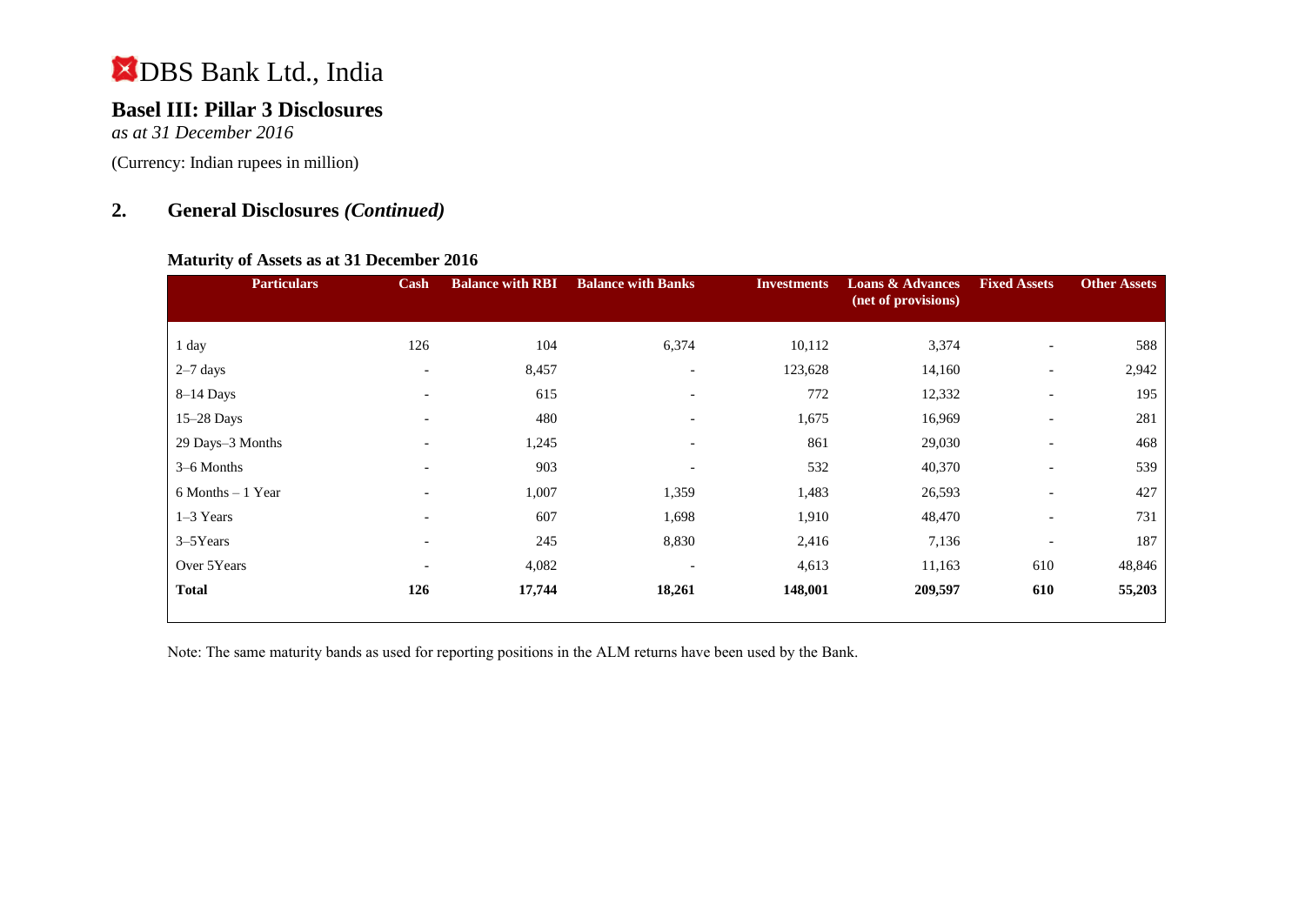## **Basel III: Pillar 3 Disclosures** *(Continued)*

*as at 31 December 2016*

(Currency: Indian rupees in million)

## **2. General Disclosures** *(Continued)*

### **Classification of NPA's**

| <b>Particulars</b>     | 31 Dec 16 |
|------------------------|-----------|
|                        |           |
| Amount of NPAs (Gross) | 19,038    |
| Substandard            | 7,285     |
| Doubtful 1             | 5,559     |
| Doubtful 2             | 5,610     |
| Doubtful 3             | 584       |
| Loss                   |           |

### **Movement of NPAs and Provision for NPAs**

|              | <b>Particulars</b>                                                                            | <b>31 Dec 16</b> |
|--------------|-----------------------------------------------------------------------------------------------|------------------|
| $\mathbf{A}$ | Amount of NPAs (Gross)                                                                        | 19,038           |
| B            | Net NPAs                                                                                      | 9,090            |
| C            | <b>NPA Ratios</b>                                                                             |                  |
|              | Gross NPAs to gross advances (%)                                                              | 8.67%            |
|              | Net NPAs to net advances (%)                                                                  | 4.34%            |
| D            | Movement of NPAs (Gross)                                                                      |                  |
|              | Opening balance as of the beginning of the financial year                                     | 16,327           |
|              | <b>Additions</b><br>$\qquad \qquad \blacksquare$                                              | 5,862            |
|              | Reductions on account of upgradations / recoveries / write - offs<br>$\overline{\phantom{a}}$ | 3,151            |
|              | Closing balance                                                                               | 19,038           |
| E            | Movement of Provision for NPAs                                                                |                  |
|              | Opening balance as of the beginning of the financial year                                     | 8,661            |
|              | Provision made during the period<br>-                                                         | 3,479            |
|              | Write $-$ offs / Write $-$ back of excess provision                                           | 2,192            |
|              | Closing balance                                                                               | 9,948            |
|              |                                                                                               |                  |

#### **General Provisions**

In accordance with RBI guidelines, the Bank maintains provision on standard advances, standard derivative exposures and provision on Unhedged Foreign Currency Exposure (UFCE). Movement in general provisions is detailed below

| <b>Particulars</b>     |                                                               | <b>31 Dec 16</b> |
|------------------------|---------------------------------------------------------------|------------------|
|                        |                                                               |                  |
| <b>Opening Balance</b> |                                                               | 1,117            |
| Add:                   | Provisions Made During the period                             | 62               |
| Less:                  | Write off / Write back of Excess provisions during the period |                  |
| <b>Closing Balance</b> |                                                               | 1,179            |
|                        |                                                               |                  |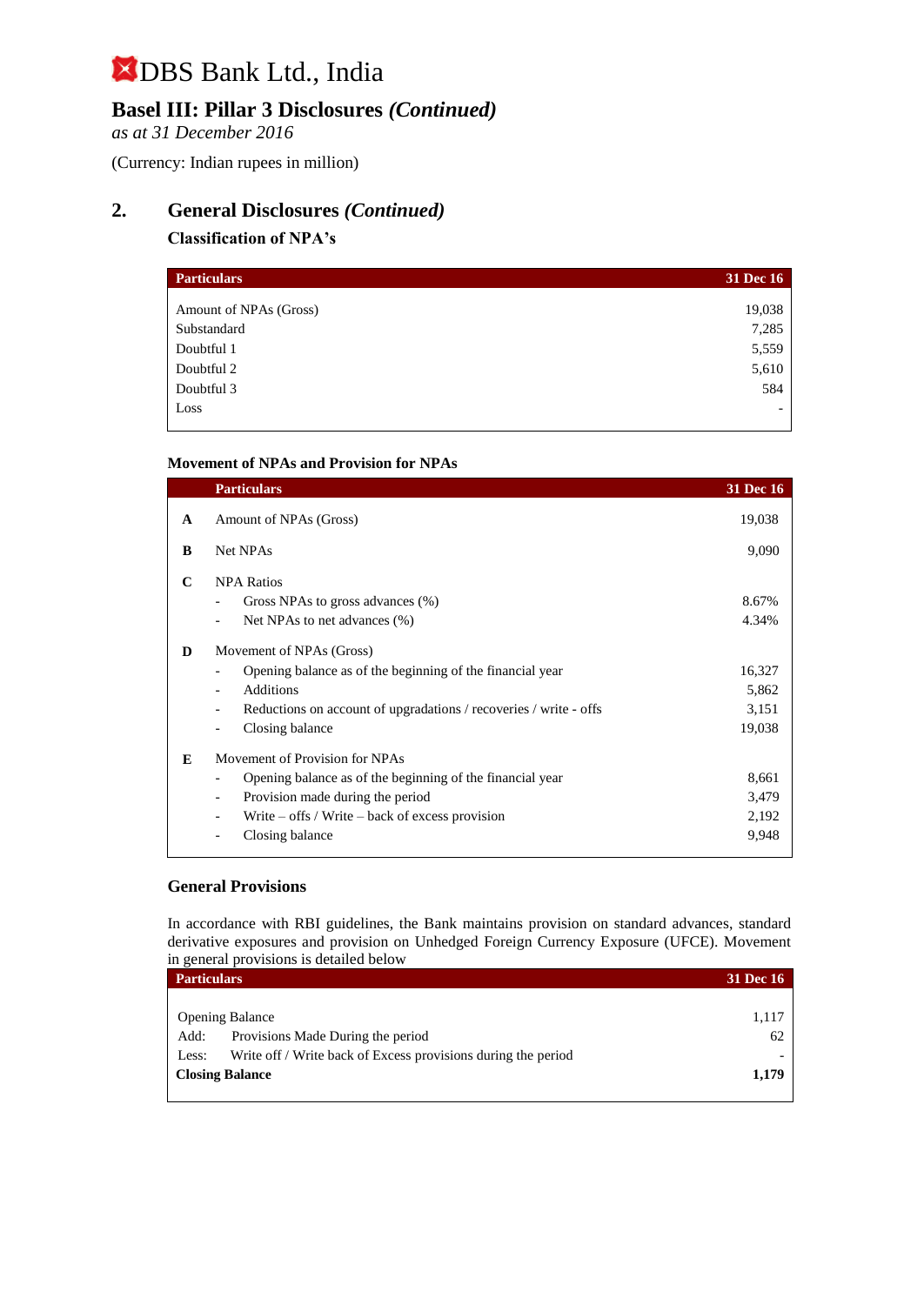## **Basel III: Pillar 3 Disclosures** *(Continued)*

### *as at 31 December 2016*

#### (Currency: Indian rupees in million)

### **Amount of Non-Performing Investments and Provision for NPIs**

Non-Performing Investments and Provision for NPIs is given below:

| <b>Particulars</b>                                       | <b>31 Dec 16</b> |
|----------------------------------------------------------|------------------|
| Amount of Non-Performing Investments (Gross)             | 485              |
| Amount of provisions held for non-performing investments |                  |

### **Movement in Provisions held towards Depreciation on Investments**

Movement in Provisions held towards Depreciation on Investments is given below:

| <b>Particulars</b>     |                                                               | <b>31 Dec 16</b> |
|------------------------|---------------------------------------------------------------|------------------|
|                        | <b>Opening Balance</b>                                        | 24               |
| Add:                   | Provisions made during the year                               |                  |
| Less:                  | Write off / Write back of excess provisions during the period |                  |
| <b>Closing Balance</b> |                                                               |                  |

#### **Industry wise Past Due Loans**

| <b>Particulars</b>                                                               | <b>31 Dec 16</b> |
|----------------------------------------------------------------------------------|------------------|
| Basic Metal & Metal products - Iron and Steel                                    | 3,577            |
| Glass & Glassware                                                                | 249              |
| Tourism, Hotel and Restaurants                                                   | 177              |
| Basic Metal & Metal products - Other Metal and Metal Products                    | 108              |
| Textiles - Others                                                                | 108              |
| Chemicals and Chemical Products (Dyes, Paints, etc.) - Drugs and Pharmaceuticals | 22               |
| Food Processing - Others                                                         | 6                |
| <b>Trading Activity</b>                                                          |                  |
| <b>Total</b>                                                                     | 4.248            |

#### **Ageing of Past Due Loans**

| <b>Particulars</b>             | 31 Dec 16 |
|--------------------------------|-----------|
| Overdue upto 30 Days           | 612       |
| Overdue between 31 and 60 Days | 114       |
| Overdue between 61 and 90 Days | 3,522     |
| Total                          | 4.248     |

The Bank does not have overseas operations and hence amount of NPAs and past due loans are restricted to the domestic segment.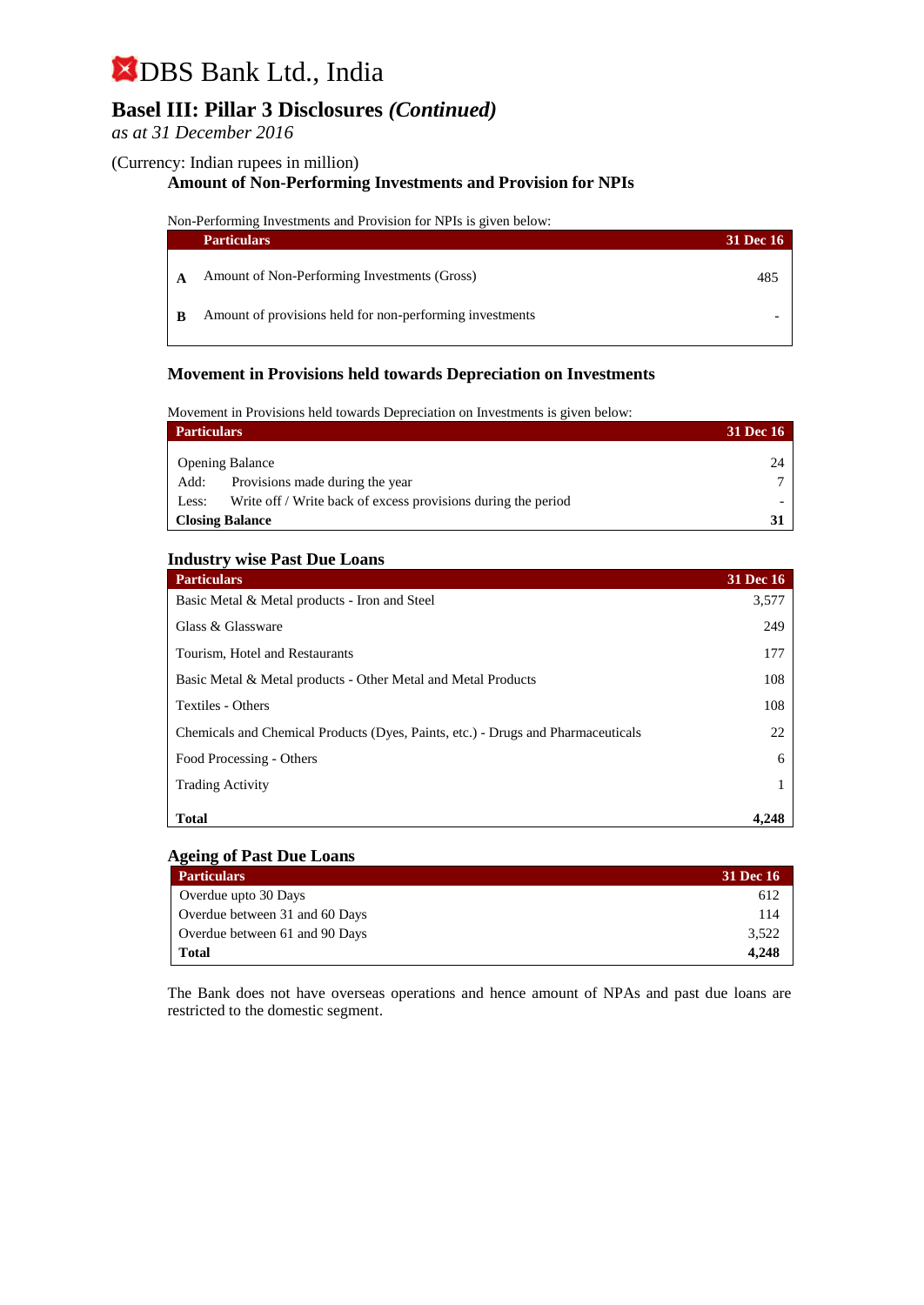## **Basel III: Pillar 3 Disclosures** *(Continued)*

*as at 31 December 2016*

### (Currency: Indian rupees in million)

| <b>Industry wise NPAs</b>                                                |                  |                  |
|--------------------------------------------------------------------------|------------------|------------------|
| <b>Particulars</b>                                                       | <b>Amount of</b> | <b>Specific</b>  |
|                                                                          | <b>NPA</b>       | <b>Provision</b> |
| Water sanitation                                                         | 3,363            | 1,830            |
| Construction                                                             | 2,900            | 1,350            |
| Paper and Paper Products                                                 | 2,668            | 800              |
| Basic Metal & Metal products - Iron and Steel                            | 2,247            | 427              |
| Infrastructure - Electrcity (generation-transportation and distribution) | 1,741            | 1,396            |
| <b>Transport Operators</b>                                               | 802              | 618              |
| Infrastructure - Transport - Roadways                                    | 798              | 568              |
| Social & Commercial Infrastructure                                       | 784              | 644              |
| Textiles - Cotton                                                        | 611              | 242              |
| Food Processing - Edible Oils and Vanaspati                              | 602              | 466              |
| Retail Trade                                                             | 489              | 279              |
| Mining and Quarrying - Others                                            | 480              | 360              |
| Computer Software                                                        | 382              | 337              |
| All Engineering - Electronics                                            | 296              | 113              |
| Chemicals and Chemical Products (Dyes, Paints, etc.) - Drugs and         | 282              | 134              |
| Pharmaceuticals                                                          |                  |                  |
| Food Processing - Others                                                 | 214              | 159              |
| Textiles - Others                                                        | 147              | 147              |
| Infrastructure - Energy - others                                         | 144              | 22               |
| <b>Beverages</b>                                                         | 45               | 45               |
| Coal                                                                     | 43               | 11               |
| <b>Total</b>                                                             | 19,038           | 9,948            |

### **Industry wise General Provisions**

| <b>Particulars</b>                                                               | 31 Dec 16 |
|----------------------------------------------------------------------------------|-----------|
| Financial Institutions / Advances backed by Banks                                | 304       |
| Construction                                                                     | 137       |
| Infrastructure - Telecommunication                                               | 95        |
| <b>Other Industries</b>                                                          | 86        |
| Non-Banking Financial Institutions/Companies                                     | 67        |
| Basic Metal & Metal products - Iron and Steel                                    | 44        |
| Chemicals and Chemical Products (Dyes, Paints, etc.) - Drugs and Pharmaceuticals | 37        |
| <b>Other Services</b>                                                            | 35        |
| Infrastructure - Energy - Oil/Gas/Liquefied Natural Gas (LNG) storage facility   | 35        |
| Vehicles, Vehicle Parts and Transport Equipments                                 | 32        |
| Mining and Quarrying - Others                                                    | 27        |
| <b>Beverages</b>                                                                 | 22        |
| <b>Retail Others</b>                                                             | 20        |
| Rubber, Plastic and their Products                                               | 17        |
| Food Processing - Edible Oils and Vanaspati                                      | 17        |
| Infrastructure - Transport - Roadways                                            | 17        |
| Food Processing - Others                                                         | 16        |
| <b>Metal and Metal Products</b>                                                  | 16        |
| Petroleum (non-infra), Coal Products (non-mining) and Nuclear Fuels              | 16        |
| Chemicals and Chemical Products (Dyes, Paints, etc.) - Others                    | 15        |
| <b>Trading Activity</b>                                                          | 14        |
| Infrastructure - Transport - Ports                                               | 13        |
| All Engineering - Others                                                         | 12        |
| Infrastructure - Electricity (generation-transportation and distribution)        | 11        |
| Wholesale Trade (other than Food Procurement)                                    | 11        |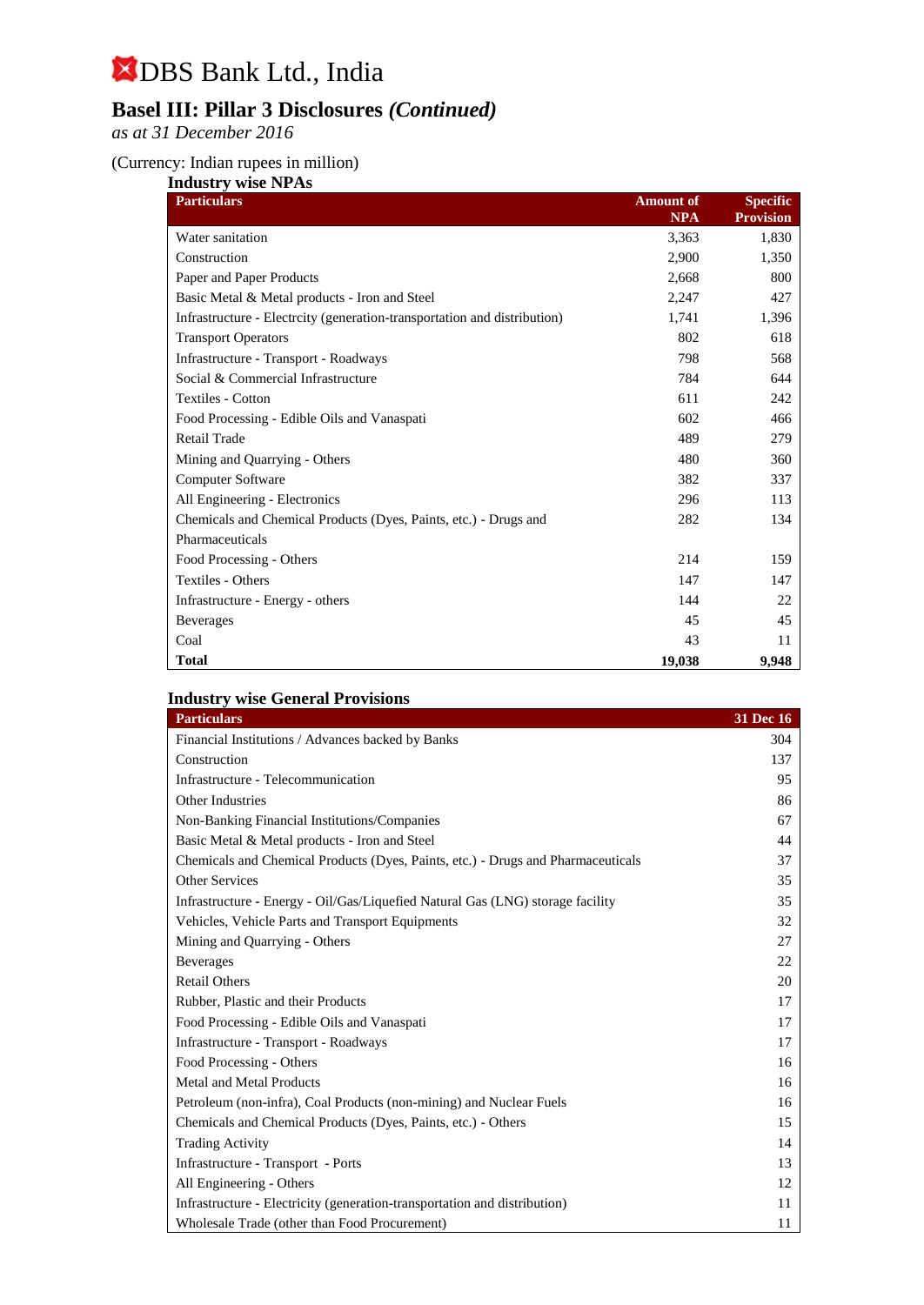## **Basel III: Pillar 3 Disclosures** *(Continued)*

*as at 31 December 2016*

(Currency: Indian rupees in million)

**Industry wise General Provisions (Continued)**

| <b>Particulars</b>               | 31 Dec 16    |
|----------------------------------|--------------|
| All Engineering - Electronics    | 10           |
| <b>Transport Operators</b>       | 8            |
| Paper and Paper Products         |              |
| Wood and Wood Products           | <sub>6</sub> |
| Petro-chemicals                  | 5            |
| <b>Professional Services</b>     | 5            |
| Computer Software                | 4            |
| Infrastructure - Energy - Others | 4            |
| Textiles - Others                | 3            |
| Tourism, Hotel and Restaurants   |              |
| Food Processing - Tea            |              |
| Cement and Cement Products       |              |
| Glass & Glassware                |              |
| Leather and Leather products     |              |
| Textiles - Spinning Mills        |              |
| Food processing - Sugar          |              |
| Infrastructure - Others          |              |
| <b>Total</b>                     | 1.179        |

**Industry wise Specific Provisions (net of write-backs) during the period**

| <b>Particulars</b>                                                             | <b>31 Dec 16</b> |
|--------------------------------------------------------------------------------|------------------|
| Paper and Paper Products                                                       | 800              |
| Construction                                                                   | 608              |
| Infrastructure - Water sanitation                                              | 368              |
| Coal                                                                           | 364              |
| Food Processing - Edible Oils and Vanaspati                                    | 357              |
| <b>Trading Activity</b>                                                        | 278              |
| Infrastructure - Electricity (generation-transportation and distribution)      | 190              |
| Textiles - Cotton                                                              | 151              |
| <b>Transport Operators</b>                                                     | 126              |
| All Engineering - Electronics                                                  | 80               |
| Infrastructure - Transport - Roadways                                          | 79               |
| Food Processing - Others                                                       | 54               |
| Infrastructure - Energy - Oil/Gas/Liquefied Natural Gas (LNG) storage facility | 22               |
| Other Industries                                                               | 2                |
| Infrastructure - Others                                                        | (4)              |
| Basic Metal & Metal products - Iron and Steel                                  | (10)             |
| <b>Beverages</b>                                                               | (35)             |
| Computer Software                                                              | (163)            |
| <b>Total</b>                                                                   | 3,267            |

The Bank does not have overseas operations and hence amount of NPAs and past due loans are restricted to the domestic segment.

| <b>Industry wise write-off's</b> |  |  |
|----------------------------------|--|--|
|                                  |  |  |

| <b>Particulars</b>                 | 31 Dec 16      |
|------------------------------------|----------------|
| All Engineering - Others           | 1.167          |
| Coal                               | 706            |
| Infrastructure - Telecommunication | 4 <sup>7</sup> |
| <b>Total</b>                       | .920           |